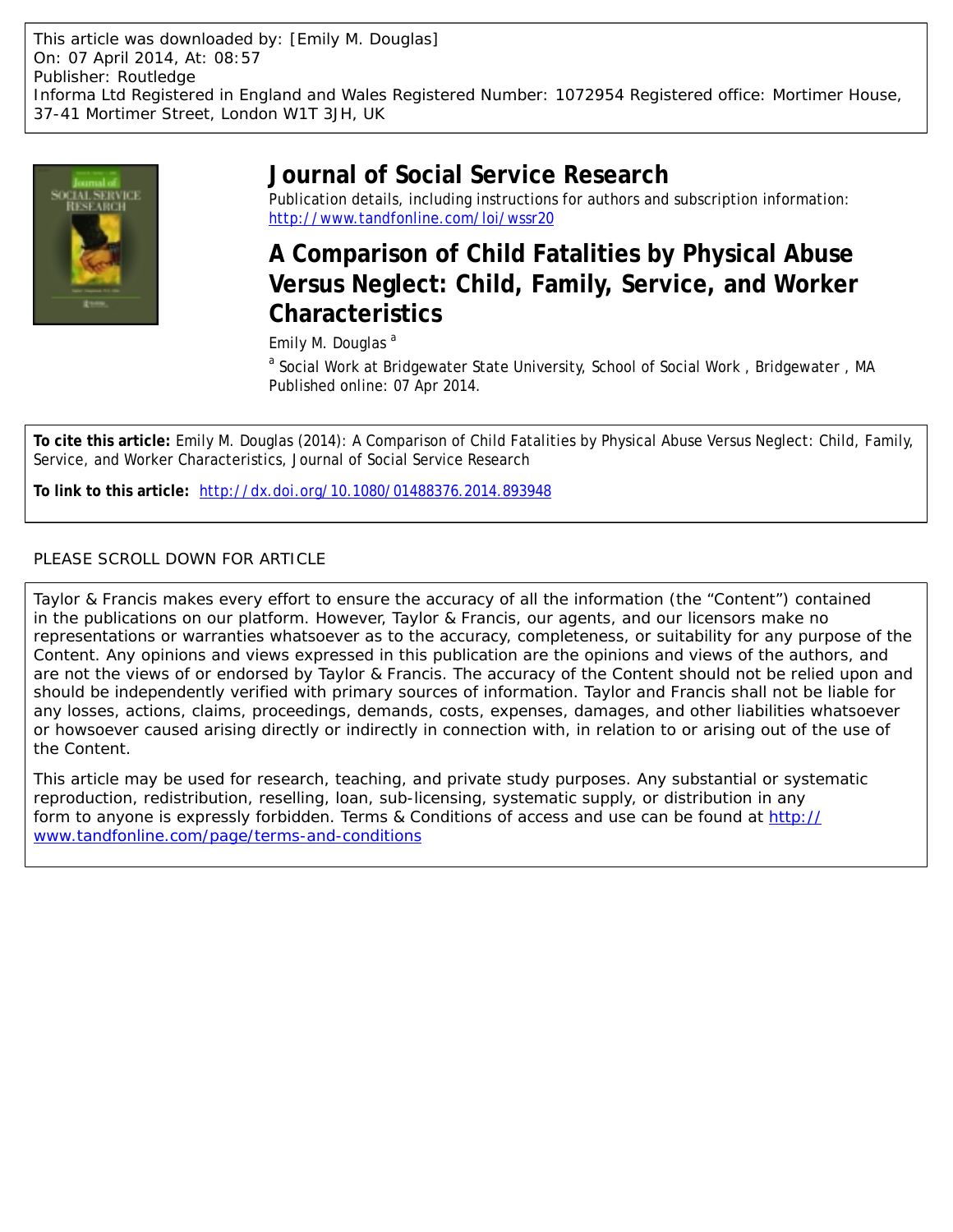

# A Comparison of Child Fatalities by Physical Abuse Versus Neglect: Child, Family, Service, and Worker Characteristics

Emily M. Douglas

**ABSTRACT.** In the field of child welfare, attention has been given to risk factors for child maltreatment fatalities with little attention to the difference between children who die from abuse versus neglect. As part of a larger study, child welfare workers (*n* = 104) from 14 different states responded to an anonymous online survey that described the child, family, and case characteristics before death and worker characteristics/experiences before and after death. Results supported that prior to death, neglectful families presented with less risk than abusive families, in the areas of parent–child attachment, child behavior problems, and changes in household composition while reporting that they received more services. With regard to child welfare practice, workers did not report any differences in how they handled cases before death nor did they report differences in their posttraumatic stress symptoms at the time of the survey. These findings can be used as a springboard for future research that focuses on fatal maltreatment.

**KEYWORDS.** Child maltreatment fatality, fatal abuse, fatal neglect

In 2010, 1,560 children, or 2.07 per 100,000 children in the United States, died as a result of abuse or neglect (U.S. Department of Health & Human Services, 2010). Child maltreatment fatalities (CMFs) are most often perpetrated by victims' parents or caregivers (Kunz & Bahr, 1996). Maltreatment-related fatalities have received significant attention in recent years, but deaths are often treated as a single event (Graham, Stepura, Baumann, & Kern, 2010; Granik, 1991; Jonson-Reid, Chance, & Drake, 2007; Stiffman, Schnitzer, Adam, Kruse, & Ewigman, 2002), even though previous research has shown that abuse and neglect can have different etiology (Sedlak, 1997; Stith et al., 2009). Additionally, research that has focused on the impact of a CMF on child welfare workers' (CWWs) job performance and

trauma symptomatology has only minimally examined whether CWWs' experiences differ by type of maltreatment (Cooper, 2005; Gustavsson & MacEachron, 2004; Regehr, Chau, Leslie, & Howe, 2002a). This article uses a subsample of a multistate study of CWWs and cases that ended in fatality to further explore potential differences between fatal abuse and neglect victims with regard to child, family, service, and worker characteristics and experiences.

#### *Child Maltreatment Fatalities*

CMFs result from a wide variety of inflicted and uninflected behaviors on the part of caretakers. This can include actively killing a child through beatings, a shaking injury, or suffocation, or passively killing a child by not providing

Emily M. Douglas, is an Associate Professor of Social Work at Bridgewater State University, School of Social Work, Bridgewater, MA.

Address correspondence to: Emily M. Douglas, Bridgewater State University, School of Social Work, 95 Burrill Ave., Bridgewater, MA 02325 (E-mail: emily.douglas@bridgew.edu).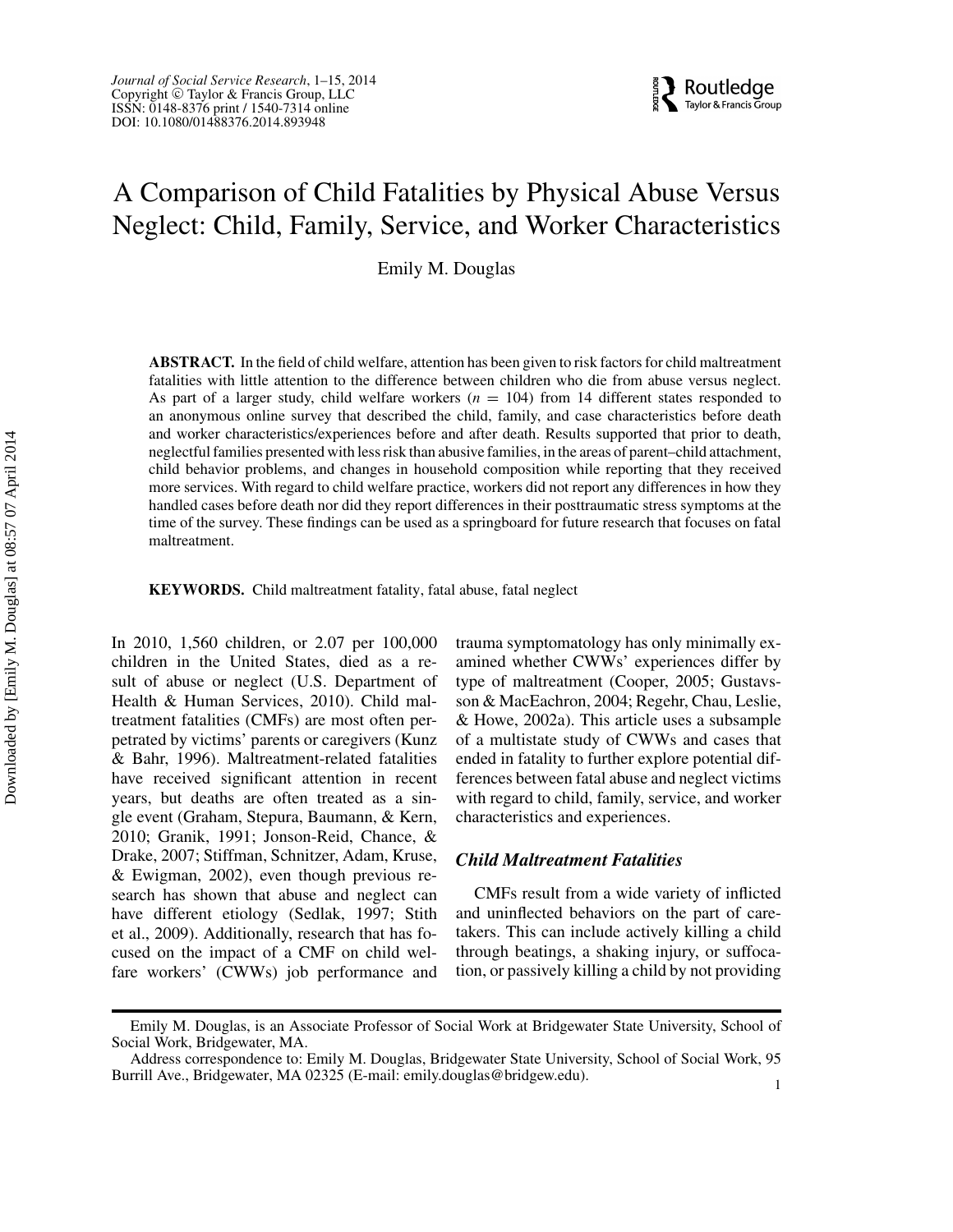necessary medical treatment, leaving a newborn unattended, or not providing necessary supervision for children (National Child Abuse and Neglect Data System, 2000). Statistics from the annual *Child Maltreatment* report from the U.S. Department of Health & Human Services indicate that even though the number of CMFs went down in 2010 to 1,560 (U.S. Department of Health & Human Services, 2011), previous research has shown that CMFs are grossly undercounted for a number of reasons, including: The exact cause of death can be difficult to determine, maltreatment is not always suspected, insufficient evidence is gathered at the scene, and there are often no witnesses to the event leading to a child's death (Ewigman, Kivlahan, & Land, 1993; Herman-Giddens et al., 1999). The annual *Child Maltreatment* report provides statistics on the type of maltreatment that fatal victims experienced. In 2010, 68.1% of victims experienced neglect and 45.1% experienced physical abuse; the remaining types of maltreatment, such as psychological or sexual abuse, were less prevalent. These figures tally to more than 100% because children often experience multiple forms of maltreatment (U.S. Department of Health & Human Services, 2011).

### *Abuse Versus Neglect*

The literature on nonfatal maltreatment has identified risk factors for physical abuse that are distinct from neglect. A meta-analysis of 155 studies revealed that children who were victims of physical abuse came from families that exhibited parental anger/hyper-reactivity, family conflict, and low family cohesion. Children who were victims of neglect came from families that exhibited parental anger/hyper-reactivity, stress in the parent–child relationship, parental perception of the children to be problematic, high levels of parental stress, and low levels of parental selfesteem (Stith et al., 2009). Children with a disability are at an increased risk for experiencing neglect over abuse, as are school-aged children who are not enrolled in school. Children who come from families of low socioeconomic status are more likely to experience neglect than abuse and to come from families that have only

a single parent and no partner (Sedlak et al., 2010).

Most research reports on fatal child maltreatment and does not separate neglect from physical abuse deaths, but given the literature on nonfatal maltreatment, it is reasonable to assume that risk factors and victim/family characteristics may be distinct from each other. A handful of studies have considered how deaths by neglect might differ from deaths by physical abuse. A study on fatal maltreatment victims in Iowa compared neglect versus physical abuse deaths (Margolin, 1990) as did a recent study of Oklahoma victims (Damashek, Nelson, & Bonner, 2013). Both of these studies will be explored throughout this literature review and are the basis for the current study.

#### *Victim and Family Characteristics*

The most consistent risk factor for CMF victimization is age. Younger children, especially younger than 1 year old, are at the greatest risk for dying from maltreatment. In 2010, 47.7% of CMF victims were younger than 1 year of age and 79.4% were younger than 4 years old (U.S. Department of Health & Human Services, 2011). These findings are consistent with the literature using other U.S. national (Kunz & Bahr, 1996) and state data sets (Anderson, Ambrosino, Valentine, & Lauderdale, 1983; Beveridge, 1994). Most studies have shown a slightly higher rate of male victimization than female victimization, although in 2010, boys died at a higher rate than girls, with 60.1% of victims being male (U.S. Department of Health & Human Services, 2011). From 1976 to 1985, 55% of victims were male (Kunz & Bahr, 1996). Similar findings have been reported using statelevel data (Anderson et al., 1983; Beveridge, 1994; Lucas et al., 2002). Some racial and ethnic minorities, especially African Americans, are overrepresented among CMF victims (Herman-Giddens, Smith, Mittal, Carlson, & Butts, 2003; Kunz & Bahr, 1996; U.S. Department of Health & Human Services, 2011). One study showed that African American children were represented at 3 times their rate in the general population (Levine, Freeman, & Compaan, 1994). The study of Iowan victims revealed that children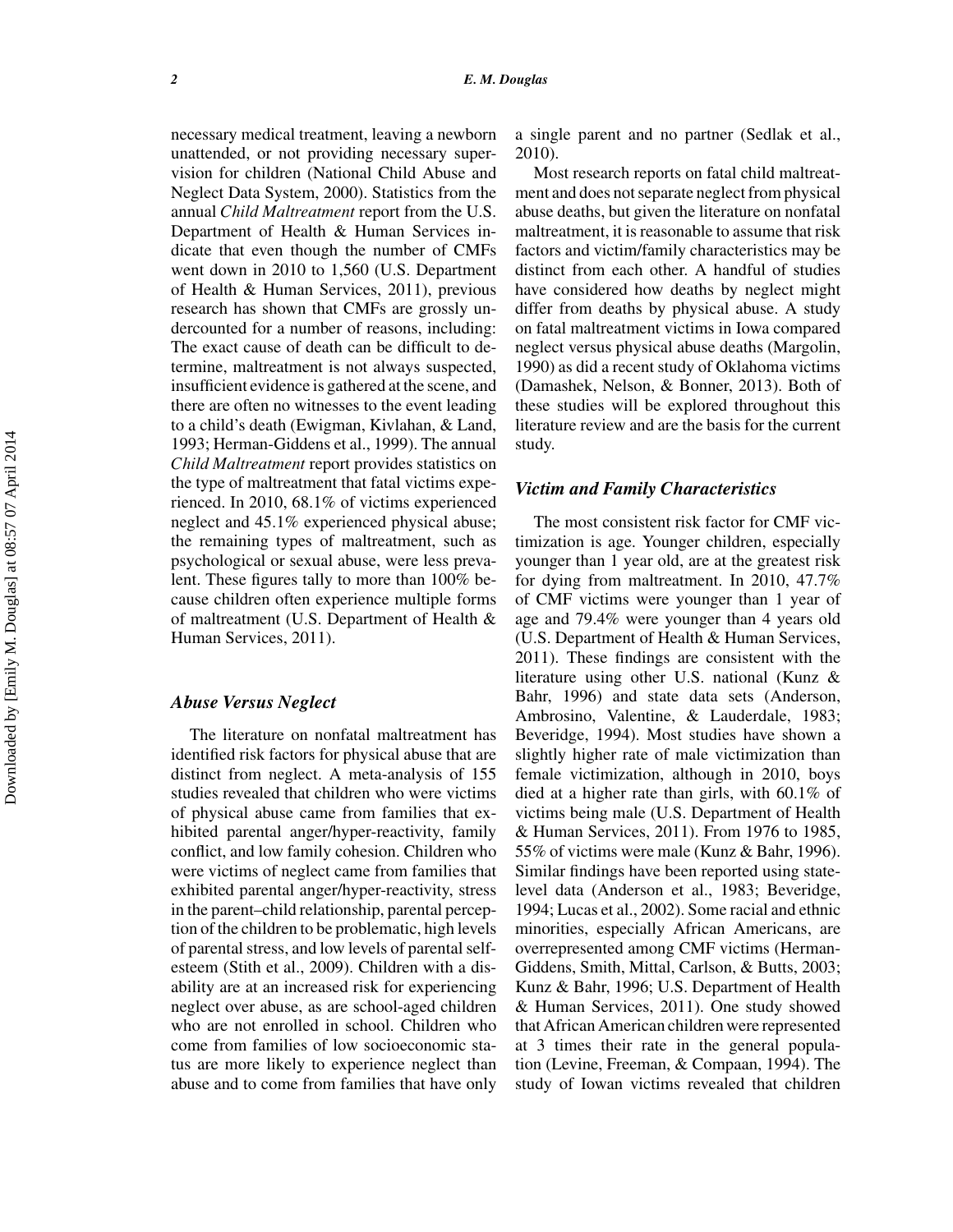maltreatment. The majority of perpetrators of CMFs are parents or other caregivers. In 2010, 79.2% of CMFs were perpetrated by biological parents: 38.6% were committed by mothers or mothers and another individual, 18.6% were committed by fathers or fathers and another individual, and 21.9% were committed by mothers and fathers together; the remainder of CMFs were committed by nonparental caregivers (U.S. Department of Health & Human Services, 2010). Similar figures were found in the U.S. Uniform Crime Reports, with 52.5% of perpetrators being mothers (Kunz & Bahr, 1996); mothers were also found to be the primary perpetrators among a study of fatal neglect (Margolin, 1990). When the perpetrator is not the natural parent, he is most likely to be the parent's partner—a stepfather or mother's boyfriend (Levine et al., 1994). Most perpetrators are in early adulthood, younger than the age of 30 (Chance & Scannapieco, 2002; Herman-Giddens et al., 2003; Kunz & Bahr, 1996). In a report of Australian cases of fatal neglect, children who died came from families that faced multiple problems: health, violence, crime, and socioeconomic factors. About half of families experienced three or more family stressors (Sankey, 2003). The Oklahoma study comparing fatal neglect and fatal physical abuse revealed that parents of fatal neglect were older and less likely to be living together (Damashek et al., 2013). Otherwise, we know little about the potential differences in parental characteristics in cases of fatal neglect versus fatal physical abuse.

expand on victims' characteristics by type of

Several studies have shown parental mental illness to be a contributing factor to CMFs (Fein, 1979; Korbin, 1987; Margolin, 1990), especially among older children (Lucas et al., 2002). At the same time, other research has shown that parental mental health, substance abuse, domestic violence, and social isolation have no influence on distinguishing between fatal and nonfatal maltreatment (Chance & Scannapieco, 2002). Fatally maltreated children, as compared with nonfatally maltreated children, are more likely

to have parents who have inappropriate age expectations of their children and parents who describe their children as engaging in provoking behaviors (Chance & Scannapieco, 2002). Other research has suggested that maternal perpetrators often felt rejected by their children or interpreted their children's behavior as intentional acts of provocation (Korbin, 1987). Children who have parents with low levels of caring and attachment are also at an increased risk for fatality (Graham et al., 2010). The literature has been silent on the potential difference between parental/perpetrator characteristics when a child dies from abuse versus neglect, which will be explored in this article.

Children are more at risk for suffering a fatality in homes that have recently experienced a major life event, such as moving, unemployment, and the birth of a child (Lucas et al., 2002), especially among older children. One study showed that among families experiencing a CMF, 26% had an unemployed parent, and 40% had moved within the last year; overall, families had a high degree of mobility (Anderson et al., 1983). As compared with children who die of natural deaths, children who live with nonfamily members are 10 times more likely to become CMF victims than are children who live with two biological parents (Stiffman et al., 2002). Children who become CMF victims have more people residing in their homes and are likely to have had a recent change in household composition (Chance & Scannapieco, 2002). One study that compared fatal maltreatment by abuse versus neglect showed that children dying of neglect came from households where more children were present (Damashek et al., 2013). The field has not explored additional characteristics when children die of abuse versus neglect, which will be addressed in this article.

#### *Service Characteristics*

Between 30% to 50% of CMF cases are previously known to child welfare services before death (Anderson et al., 1983; Beveridge, 1994; Damashek et al., in press); 12.1% of children who died in 2010 lived in families that received family preservation services in the five years prior to their death (U.S. Department of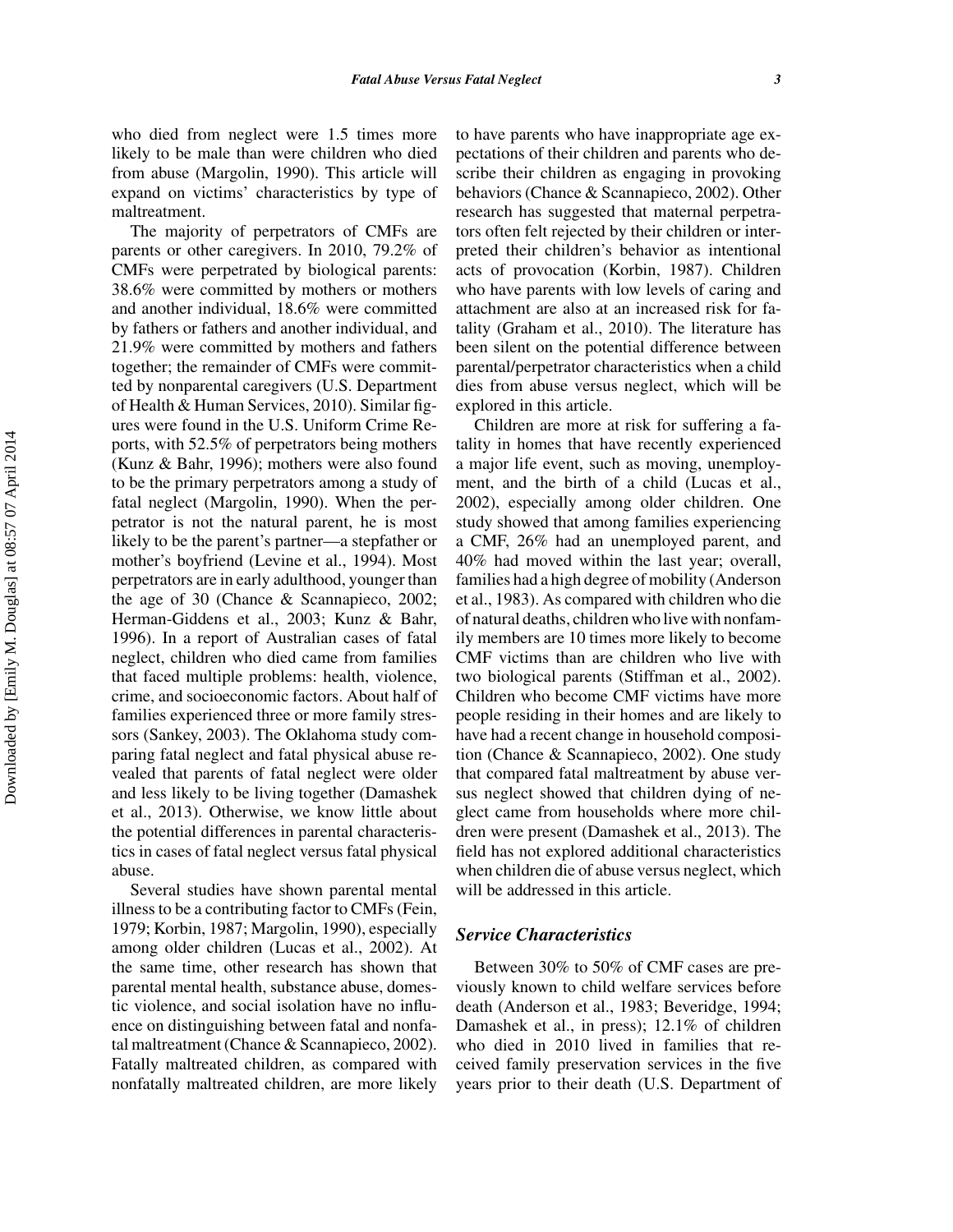Health & Human Services, 2011). The comparative study of Oklahoma children who died from neglect versus physical abuse found that neglectful families had more reports to child welfare services prior to their death than abusive families (Damashek et al., 2013). Additionally, a small body of work suggests that children who die from maltreatment come from families that are not especially utilizing services (Douglas, 2013a; Douglas & Mohn, 2013), but researchers have not yet examined whether there is a difference in the receipt of services based on type of death. This area will be explored in the current manuscript.

# *Workers' Responses to Maltreatment Fatalities*

The death of a child who was previously known to child welfare agencies is often accompanied by a high level of media attention, which can create distress or shame on the part of workers involved with the case (Regehr, Chau, Leslie, & Howe, 2002b). Public and media scrutiny can also result in both formal and informal changes in policy and practice within an agency and at the legislative level (Douglas, 2009; Gainsborough, 2009; Gelles, 1996; Murphy, 1997). Media attention can have an important impact on the climate of child welfare agencies. Cooper (2005) found that following a CMF, child welfare managers responded to media coverage by restricting the independence of frontline workers. Others found that managers restricted practice techniques and increased policing functions within agencies (Regehr et al., 2002b).

One study noted that such restrictions have a deleterious effect on the overall atmosphere of a child welfare agency (Ayre, 2001). A previous article using the same data set featured in the present article revealed that the majority of CWWs who experienced a CMF reported that the bureaucratic process that followed the CMF was a source of stress for them (Douglas, 2013b). The existing literature has not addressed if agency and worker responses differ when a child dies from abuse versus neglect, especially because neglect-related deaths are less likely to receive media attention (Lawrence & Irvine, 2004), making it potentially less likely

that child welfare professionals would be publically shamed for a CMF. Further, the literature has discussed ways to support workers who have experienced a CMF and has speculated as to how CWWs' responses may differ based on whether the death was expected or not (Gustavsson & MacEachron, 2002, 2004). This question has not been empirically examined, however. These gaps will also be explored in the current article.

#### *Current Study*

The extant literature has determined some differences in child and family characteristics between fatal abuse and fatal neglect, but there are many areas that remain unexplored. For example, we know little about how many child and parent characteristics and the parent–child relationship are related to abuse- versus neglectrelated deaths. There also has been no research on the services received leading up to the fatality with regard to fatal abuse versus neglect. Finally, empirical research is silent on the experiences of workers with regard to whether children die from abuse or neglect. The purpose of this article is to explore potential differences within a number of different child, family, service, and worker characteristics and experiences with regard to fatal abuse versus neglect. Specifically:

- 1. Do the child and family characteristics of households that lose a child to maltreatment differ according to the manner of their death—abuse versus neglect?
- 2. Do the services that families receive prior to the death of a child differ according to the manner of their death—abuse versus neglect?
- 3. Do the worker characteristics, approach to handling the case, and experiences after the death of a child differ according to the manner in which the child died—abuse versus neglect?

This article presents a secondary analysis of a data set that was composed of CWW reports of children who died on their caseloads  $(n = 104)$ . Cases where children died from physical abuse  $(n = 61)$  are compared to cases where children died from physical or medical neglect  $(n = 43)$ .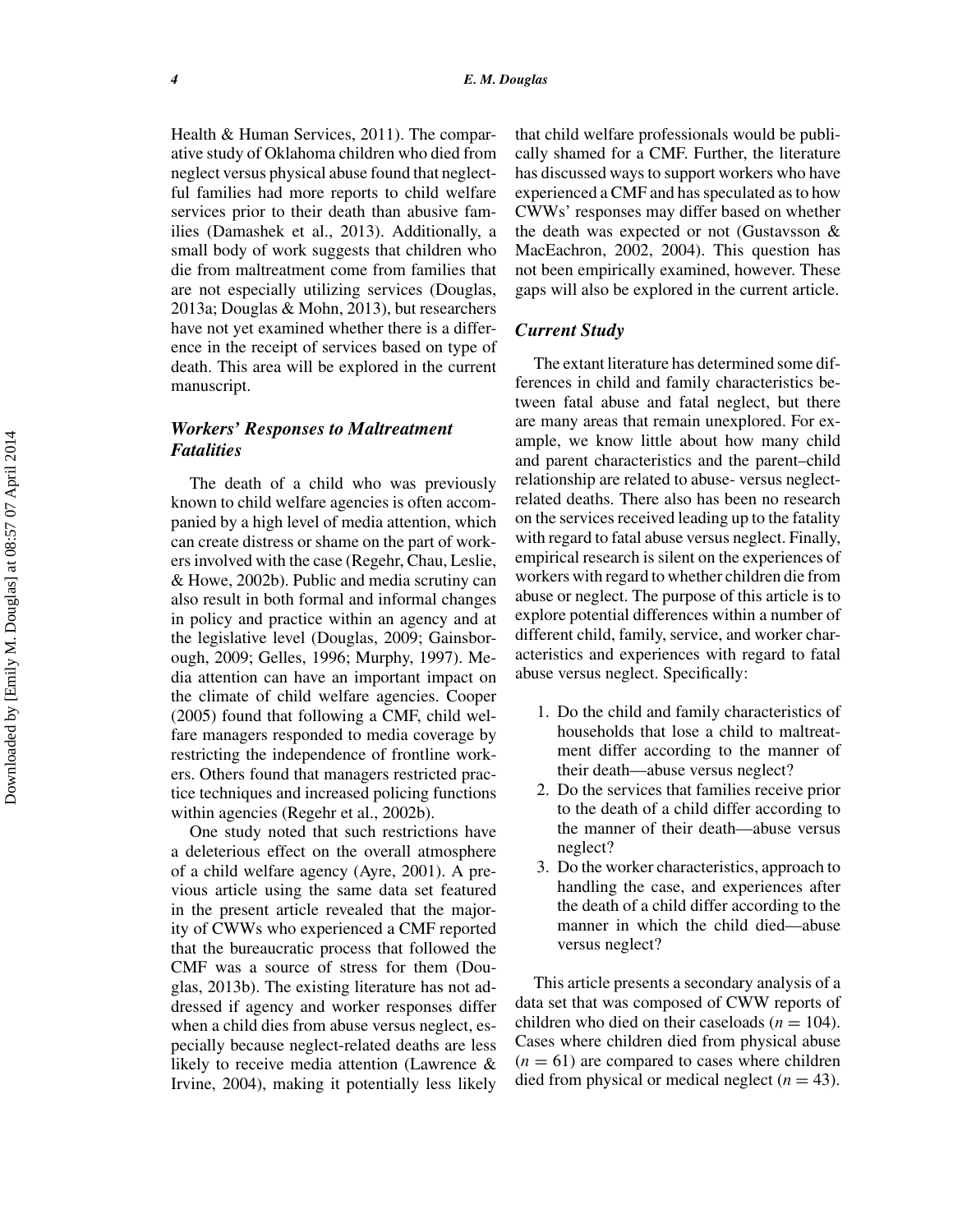### *METHODS*

#### *Procedure*

Data for this study were collected as part of the larger study for which the author is the principal investigator, *Child Maltreatment Fatalities: Perceptions and Experiences of Child Welfare Professionals*, from September 2010 to January 2011. CWWs and managers were recruited to participate in an online survey that focused on CWWs' perceptions of and experiences with CMFs; several articles have emerged from this one study and are noted here (Douglas, 2012, 2013a, 2013b, 2013c). The present article is a secondary analysis of these same data, but for a different purpose and outcome: to compare abuse versus neglect victims of fatal maltreatment. Participants were recruited through: a) online advertisements (e.g., Child Welfare League of America), and b) postings on the Facebook pages of the National Association of Social Workers and of chapter affiliates. Most responses, however, came from c) announcements that were made to the Child Maltreatment Research Listserv (maintained by the National Data Archive on Child Abuse and Neglect at Cornell University), where members in the field forwarded the recruitment statement to workers and supervisors, as well as through d) direct appeals that were e-mailed to the most appropriate and easily identified agency administrator in each state.

Individuals who responded to the solicitation were directed to the online survey, which was created using SurveyMonkey. Workers were informed of their rights as a participant of the study and that some of the questions might cause them distress. Individuals were informed that they could skip any questions and cease participation at any time. On the final page of the survey, participants were given resources to national hotlines and Web sites where they could seek assistance for psychological distress should they need it after taking the survey. The methods for this study were approved by the institutional review board at Bridgewater State University.

Workers received a definition about the topic of the study, CMFs, from the *National Child* *Abuse and Neglect Data System* (2000) and were asked if they experienced the death of a child on their caseload. In most instances, the responses concerning the death of the client were clear. In 54 instances, additional coding was required, which was performed by the researcher with the assistance of a former state child welfare administrator with 30 years of experience in the child welfare profession. First, despite the introduction to the survey and instructions, 34 deaths were determined to be non-CMF and included instances of deaths due to car accidents, illness, and suicide, among others. Second, 5 cases were coded as CMFs and primarily concerned instances of physical neglect, such as a young child drowning in a bathtub or pool without supervision. Third, 12 cases indicated that a fatality occurred but did not provide further information; they were considered CMFs and were retained for analyses. Fourth, in 3 instances, CWWs provided vague information about the death, which made it impossible to determine if it was a CMF, such as "child drowned"; these cases were excluded.

This article presents on the results of 104 workers who experienced a CMF of a child on their caseload. Of the 452 participants in this study, 445 answered the question pertaining to losing a client. Specifically,  $43.4\%$  ( $n = 193$ ) had experienced the death of a child; in 7.5% of cases  $(n = 34)$ , the death was a non-CMF; 35.8%  $(n = 154)$  had dealt with a death that was a CMF; only  $30.5\%$  ( $n = 135$ ) of the total sample provided enough information about their CMF experience to be retained for analyses. Results of this subsample, without a comparison of abuse versus neglect, can be found in a previous publication (Douglas, 2013a). As stated, the purpose of the current article was to compare children who died of physical abuse or neglect; in 4 instances, children died of both abuse and neglect and were dropped from the analyses. In the remaining set of cases, children died from sexual abuse or the worker did not provide enough information to determine cause of death. Thus, of the 135 who experienced a CMF, only 104 indicated whether the child died from physical abuse  $(n = 61)$  or a type of neglect  $(n = 43)$ .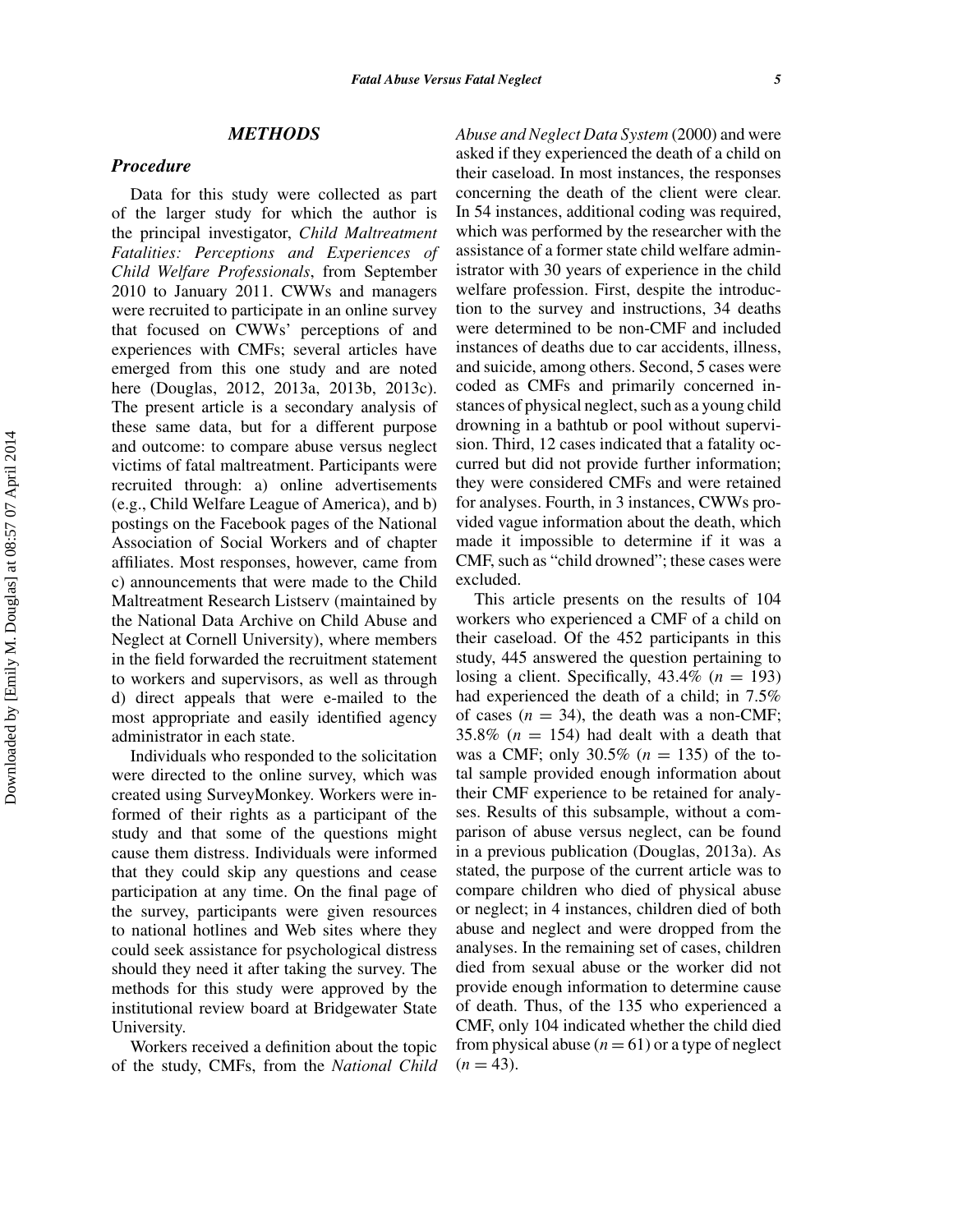#### *Participants*

#### *Child Welfare Workers*

Table 1 shows that 18.4% of the CWWs in this subsample identified as a racial/ethnic minority, with the largest percent being African Americans/Blacks (11.7%). The remainder (81.6%) of the CWWs identified as White. The sample of workers was midcareer with a mean age of 44.7 years old; the workers were well educated, with 41.3% reporting that they had a bachelor's degree and 58.7% reporting that they had a master's degree. The majority of the sample had a degree in social work (58.7%) or human services (3.8%). Almost one third of the sample (31.7%) had a degree in another social science discipline; the rest (4.8%) had a degree in another field. The CWWs came from 14 different states,<sup>1</sup> with 11.5% coming from the North, 23.1% from the Midwest, 34.6% from the South, and 30.8% from the West.

The total sample of CWWs for this study is comparable to a nationally representative sample of CWWs (Barth, Lloyd, Christ, Chapman, & Dickinson, 2008), especially in terms of gender; it has more workers with a social work degree and is less racially diverse—the sample was more White and had fewer African Americans/Blacks or Latinos.

#### *Maltreatment Fatality Victims*

The characteristics of the CMF victims about which the CWWs reported are displayed in Table 1. The majority of CMFs (75.8%) took place between 2000 and 2011. With the exception of four variables (age of CMF victim,  $t = -2.07$ ,  $p = .047$ ; length of time child welfare services was involved before CMF,  $t = -2.53$ ,  $p = .013$ ; whether parents had a psychological evaluation,  $t = 2.11$ ,  $p = .038$ ; and how long the CWW had worked in child protection,  $t = -3.40$ ,  $p = .001$ ), there were no statistically significant differences in the reporting of these data based on the year in which the fatality occurred. About two thirds of the child sample (63.7%) was male; almost half (47.1%) were infants, younger than the age of 1. The remainder of the child sample was also very young, with only 10.7% of the sample aged 8 years or older. In this subsample, 57.7% died

| TABLE 1. Demographics of Child Welfare    |  |
|-------------------------------------------|--|
| Workers and CMF Victims Dying of Abuse or |  |
| Neglect ( $n = 104$ )                     |  |

| Demographic Characteristics                | Percent/Mean (SD) |
|--------------------------------------------|-------------------|
| Child Welfare Workers                      |                   |
| Current Age-Mean (SD)                      | 44.71 (10.02)     |
| Gender-Female (Percent)                    | 85.6              |
| Race/Ethnicity (select all that apply)     |                   |
| American Indian                            | 1.0               |
| Asian                                      | 1.9               |
| African American/Black                     | 11.7              |
| Latino/Hispanic                            | 6.8               |
| Pacific Islander                           | 1.0               |
| White                                      | 81.6              |
| <b>Current Education</b>                   |                   |
| Bachelor's Degree                          | 41.3              |
| Master's Degree                            | 58.7              |
| <b>Educational Discipline</b>              |                   |
| <b>Social Work</b>                         | 58.7              |
| <b>Human Services</b>                      | 3.8               |
| <b>Other Social Science Field</b>          | 31.7              |
| Other                                      | 4.8               |
| <b>Current Region of Employment</b>        |                   |
| North (MA, NY, PA)                         | 11.5              |
| South (LA, NC, OK, TX, VA, WV)             | 34.6              |
| Midwest (IN, OH, WI)                       | 23.1              |
| West (CA, CO, OR, WA, WY)                  | 30.8              |
| <b>Child Maltreatment Fatality Victims</b> |                   |
| Year of Fatality                           |                   |
| 1970-1979                                  | 2.0               |
| 1980-1989                                  | 4.0               |
| 1990-1999                                  | 18.2              |
| 2000–2009                                  | 65.7              |
| 2010-2011                                  | 10.1              |
| Age of Child (Percent) <sup>a</sup>        |                   |
| Younger than 1 year                        | 47.1              |
| 1 year                                     | 7.8               |
| 2 years                                    | 17.6              |
| 3 years                                    | 9.8               |
| 4-7 years                                  | 6.9               |
| 8-11 years                                 | 7.8               |
| $12 - 15$ years                            | 2.9               |
| Gender of Child-Male (Percent)             | 63.7              |
| Cause of Death <sup>b</sup>                |                   |
| Medical neglect                            | 15.4              |
| Physical abuse                             | 57.7              |
| Physical neglect                           | 28.8              |
|                                            |                   |

aCategories used in other sources, including U.S. Department of Health & Human Services (2010).

<sup>b</sup>Sums to greater than 100% because in some instances, workers indicated that children died from both physical and medical neglect.

from physical abuse, 28.8% died from physical neglect, and 15.4% died from medical neglect. The latter two categories were collapsed into one—"any neglect."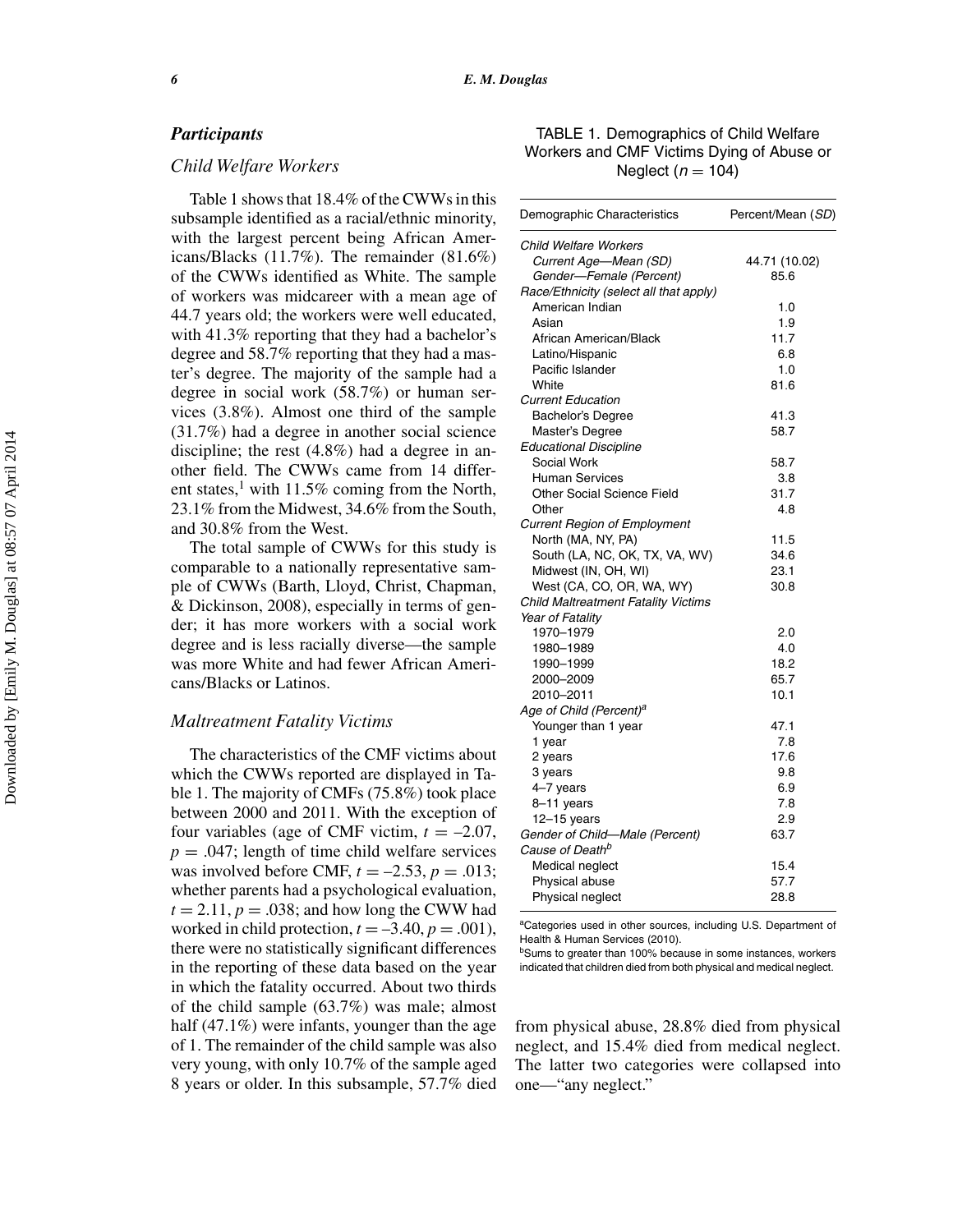#### *Instrument*

The survey asked participants about their knowledge of risk factors for CMF, their experiences with having a child die on their caseload, characteristics of the case and family before the child died, an assessment of their practice behaviors, a measure of their trauma symptomatology, and demographic questions. The current article addresses all of these areas, with the exception of knowledge of risk factors and assessment of practice behaviors. The survey was pretested on a small sample of caseworkers and supervisors in Massachusetts and Texas before full implementation for data collection.

#### *Family Characteristics of Deceased Child*

The survey inquired about the demographic characteristics of the children, the family's involvement with child welfare services, parent characteristics, family/household characteristics, the parent–child relationship, and the services that were provided to the family. Questions that inquired about child, parent, family/household, and the parent–child relationship asked CWWs to rate the extent to which they agreed with each statement on a scale of 1 to 4, where  $1 =$  strongly disagree and  $4 =$  strongly agree. For example, "Parental drug use was a major problem in this child's family"; "This child's family had nonfamily members living in the household"; and "This child's parents/caregivers saw their child as 'difficult' or ill-behaved, in general." These questions were developed from a review of the literature (see Douglas, 2005) and focused on areas where there are gaps in knowledge.

#### *Service Characteristics*

Workers were asked about a variety of services that are traditionally offered to families working with the child welfare system, including risk assessment, parenting education, psychological evaluation, counseling, and homemaker services. CWWs were asked to rate the extent to which they agreed with statements about service receipt on a scale of 1 to 4, where  $1 =$ strongly disagree and  $4 =$  strongly agree. For example, "The child's parent(s) were attending

or had completed parenting education classes when the child died," or "The child's parent(s) were receiving or had received homemaker services when the child died."

#### *Case Characteristics*

Workers were asked about the length of time (in months) that the family had been involved with Child Protective Services before the child died and about the length of time (in months) that the deceased child had been on his/her caseload before the child died. Workers were also asked about the number of weeks that had passed between when the worker last saw the child and when the child died.

#### *Worker Characteristics*

CWWs were asked for information about themselves at the time of the child's death, including the number of years they had worked in child welfare at the time of the child's death, the worker's age at the time of the child's death, whether the worker had a master's degree, and the worker's area of educational discipline. The latter two questions were dichotomized into dummy variables where  $1=$  master's degree,  $0=$ no master's degree and  $1 = \text{social work/human}$ service degree,  $0 =$  degree in other discipline, respectfully.

#### *Worker Attitudes/Approach to Case*

Workers were asked if they thought that the child's death was unavoidable and how confident they were in handling the case prior to the fatality. CWWs were asked to rate the extent to which they agreed with statements about service receipt on a scale of 1 to 4, where  $1 =$  strongly disagree and  $4 =$  strongly agree. For example, "At the time, I felt confident handling this case."

#### *Aftermath of CMF*

Workers were asked about their experiences after the child's death. Specifically, they were asked if the bureaucratic process after the child's death was a source of stress, if their agency offered them counseling, and if they received emotional support from their coworkers or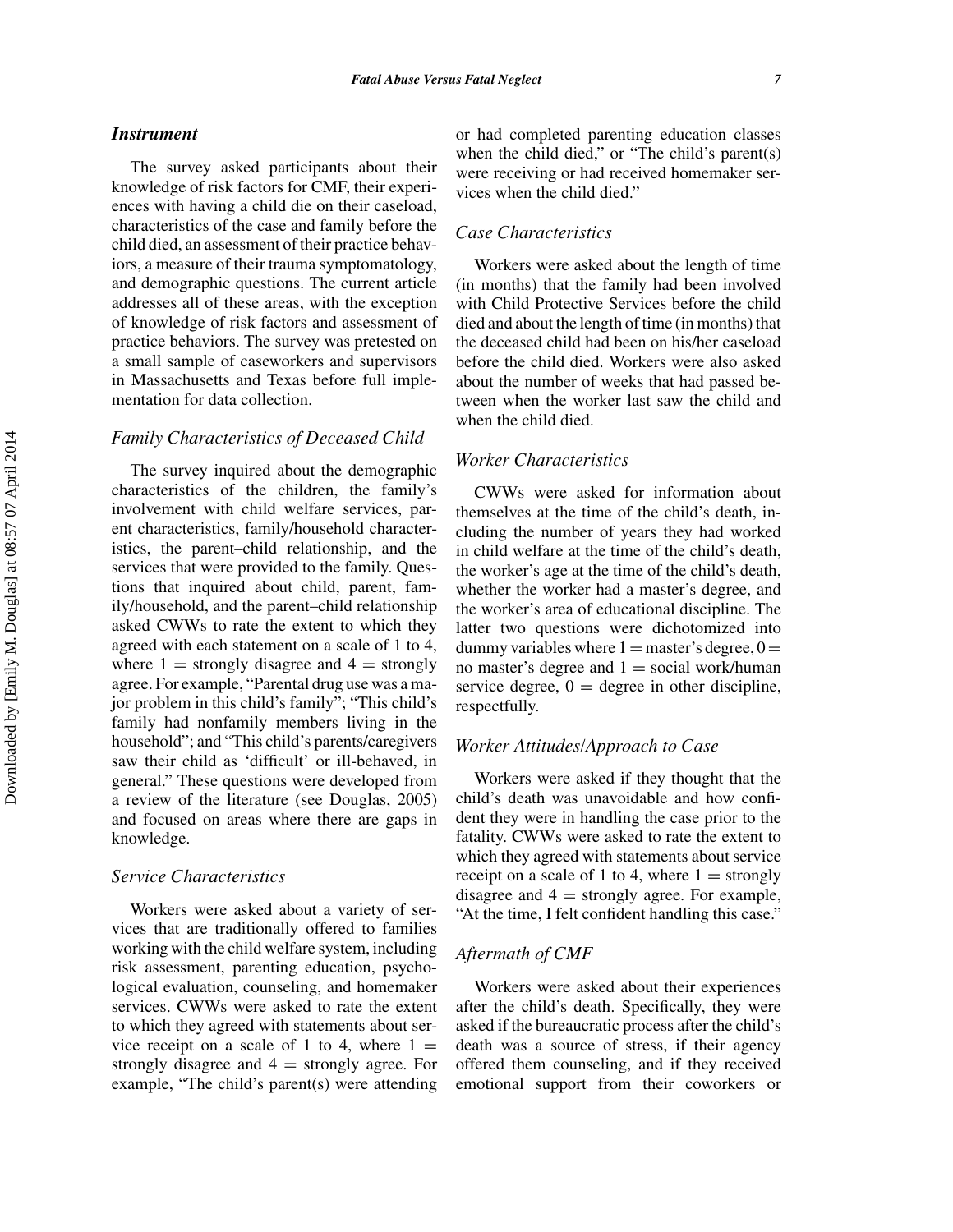supervisors. CWWs were asked to rate the extent to which they agreed with statements about service receipt on a scale of 1 to 4, where  $1 =$ strongly disagree and  $4 =$  strongly agree. For example, "My coworkers provided me with emotional support after this child died."

#### *Posttraumatic Stress*

Posttraumatic stress symptoms were measured using the *Posttraumatic Stress Checklist* (*PCL*; Weathers, Litz, Herman, Huska, & Keane, 1993). The *PCL* is a 17-item self-report measure of the severity of posttraumatic stress symptomatology. The *PCL* has been validated for use in both combat and civilian populations, and the civilian version was used for this study. Items reflect three symptom clusters: reexperiencing, numbing/avoidance, and hyperarousal. The *PCL* has been shown to have excellent reliability (Weathers et al., 1993) and strong convergent and divergent validity (Blanchard, Jones-Alexander, Buckley, & Forneris, 1996; Ruggiero, DelBen, Scotti, & Rabalais, 2003). To make the questions comparable across workers who had and had not experienced a CMF in the entire study sample, the questions were not anchored in a specific event. Workers were asked to indicate the extent to which they were bothered by each symptom in the preceding month using a 5-point scale (1 = not at all,  $5 =$  extremely). The items were then summed to create a continuous measure of posttraumatic stress symptoms. For the sample of workers who experienced a CMF on their caseload, alphas ranged from .84 to .94.

#### *RESULTS*

#### *Family, Case, and Service Characteristics*

The results from the *t* test analyses, comparing children who died from physical abuse to children who died from neglect, are presented in Tables 2 and 3. Statistically significant differences are indicated by italics. With regard to family, case, and service characteristics, the results show that there are few differences between families where children die from abuse versus neglect. There are two statistically significant differences in the parent–child relationship characteristics: In instances where children died from neglect, a) their parents had a higher level of attachment to them, and b) their parents were less likely to seethem as "difficult" or ill-behaved. There was also a trend toward significance  $(p = .067)$  that in instances where children died from neglect, their parents were less likely to have inappropriate age expectations about their children. With regard to household characteristics, children who died from abuse were less likely to have nonfamily members living in their households.

There were also statisticallysignificant findings with regard to receipt of social services. In families where children died from neglect, CWWs were more likely to have conducted a full risk assessment on the family, and the parents were more likely to be receiving counseling or psychotherapy, as compared with families where children died from abuse. There was also a trend toward significance in that families where children died from neglect were more likely to have had parents who completed a parenting education program ( $p = .082$ ) but were less likely to be refusing social services ( $p = .055$ ), as compared with families where children died from abuse. There were no other differences in family, case, or service characteristics between children who died from abuse versus neglect.

# *Worker Characteristics, Approach to Handling Case, and Aftermath of CMF*

There were no statistically significant differences in worker characteristics, their approach to handling the case before the fatality, or their handling of the case in the aftermath of the fatality with regard to whether children died from physical abuse or neglect. There was a trend toward significance in CWWs' educational specialization. Workers who had a degree in social work or human services were less likely to have had children die from neglect than from physical abuse  $(p=.055).$ 

#### *DISCUSSION*

This study compared child and family characteristics among children who died from abuse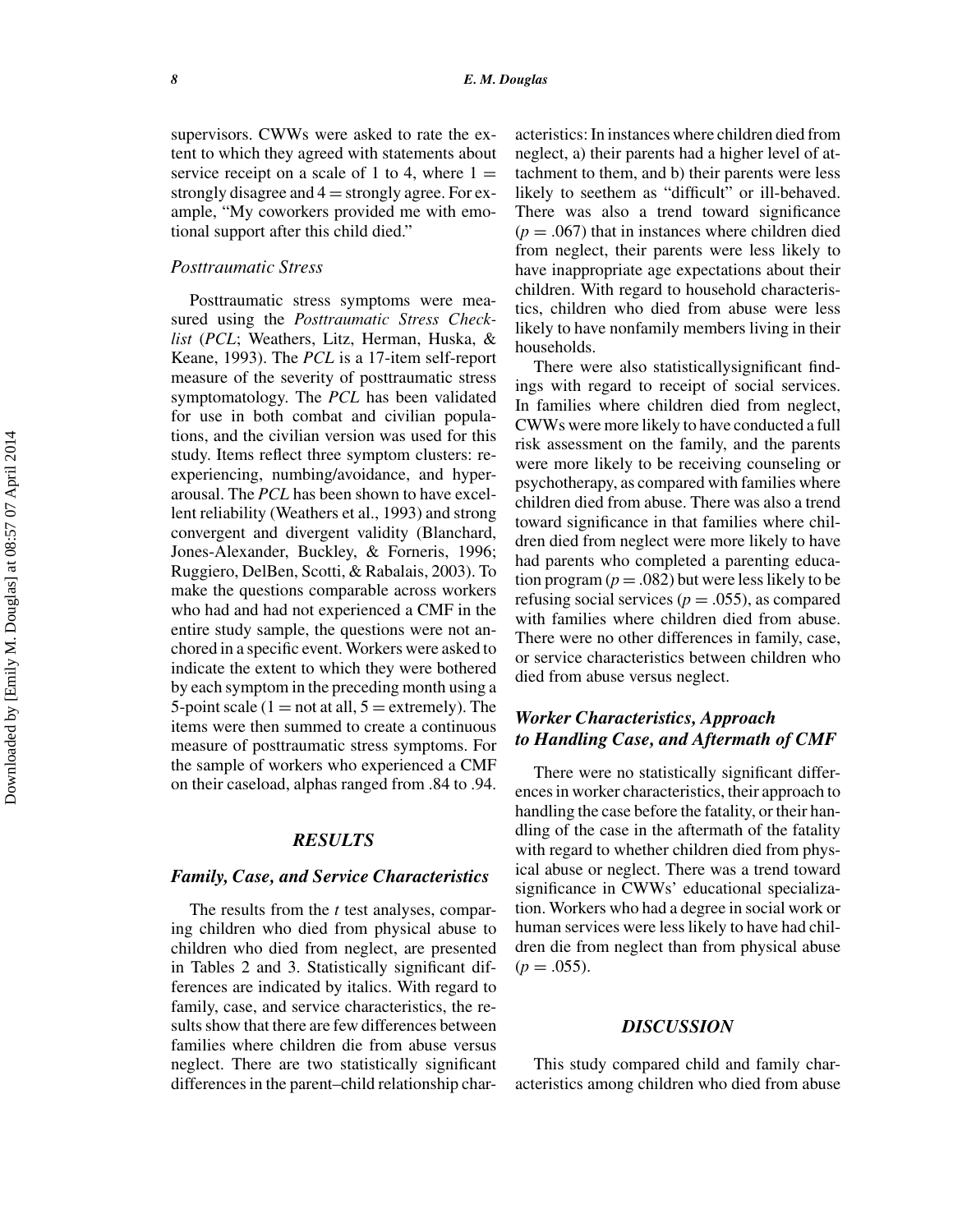| TABLE 2. Summary Statistics for t test of Family, Household, Case, and Service Characteristics |
|------------------------------------------------------------------------------------------------|
| of Families Suffering a Fatality by Cause of Death: Physical Abuse or Neglect <sup>a</sup>     |
|                                                                                                |

|                                                                        | Died From<br><b>Physical Abuse</b><br>$n = 61$ |        | Died From<br>Neglect<br>$n = 43$ |       |    |          |       |           |
|------------------------------------------------------------------------|------------------------------------------------|--------|----------------------------------|-------|----|----------|-------|-----------|
| Family, Case, and Service Characteristics                              | Mean                                           | SD     | Mean                             | SD    | df | t        | $p^b$ | Cohen's d |
| <b>Parent Characteristics</b>                                          |                                                |        |                                  |       |    |          |       |           |
| Domestic violence was a major problem.                                 | 2.51                                           | 0.89   | 2.24                             | 0.83  | 88 | 1.434    | .155  | .306      |
| Parental alcohol use was a major problem.                              | 1.92                                           | 0.73   | 2.03                             | 0.83  | 88 | $-0.618$ | .538  | .132      |
| Parental drug use was a major problem.                                 | 2.13                                           | 0.90   | 2.38                             | 1.06  | 88 | $-1.185$ | .239  | .253      |
| Parental mental illness was a major<br>problem.                        | 2.57                                           | 0.97   | 2.54                             | 0.96  | 88 | 0.123    | .902  | .026      |
| Parent-Child Relationship Characteristics                              |                                                |        |                                  |       |    |          |       |           |
| Child's family had recently experienced a<br>major life event.         | 2.45                                           | 0.76   | 2.51                             | 0.77  | 86 | $-0.380$ | .705  | .082      |
| Child's parents had an average<br>attachment to their child.           | 2.58                                           | 0.64   | 2.94                             | 0.83  | 86 | $-2.354$ | .021  | .508      |
| Child's parents had inappropriate age.<br>expectations.                | 2.91                                           | 0.84   | 2.57                             | 0.87  | 88 | 1.856    | .067  | .396      |
| Child's parents had reasonable knowledge<br>about child development.   | 2.48                                           | 0.75   | 2.51                             | 0.73  | 87 | $-0.204$ | .838  | .044      |
| Child's parents saw child as "difficult" or<br>ill-behaved.            | 2.57                                           | 0.84   | 2.00                             | 0.79  | 87 | 3.182    | .002  | .682      |
| <b>Household Characteristics</b>                                       |                                                |        |                                  |       |    |          |       |           |
| Child's family experienced frequent<br>unemployment.                   | 2.58                                           | 0.85   | 2.62                             | 0.92  | 87 | $-0.236$ | .814  | .051      |
| Child's family had nonfamily members<br>living in the household.       | 2.41                                           | 0.90   | 2.00                             | 0.67  | 89 | 2.344    | .021  | .497      |
| Child's family moved a lot.                                            | 2.19                                           | 0.79   | 2.19                             | 0.84  | 87 | 0.018    | .986  | .004      |
| Child's family was geographically isolated.                            | 1.83                                           | 0.72   | 1.89                             | 0.70  | 89 | $-0.386$ | .701  | .082      |
| Child's family was socially isolated.                                  | 2.40                                           | 0.77   | 2.30                             | 0.88  | 88 | 0.567    | .572  | .121      |
| <b>Case Characteristics</b>                                            |                                                |        |                                  |       |    |          |       |           |
| Length victim on CWWs' caseload before<br>CMF (months)                 | 3.59                                           | 5.30   | 3.13                             | 4.02  | 99 | 0.47     | .636  | .095      |
| Time Child Protective Services was<br>involved with child before death | 24.87                                          | 42.96  | 31.93                            | 54.04 | 93 | $-0.710$ | .480  | .147      |
| (months)<br>Time since worker saw child before death<br>(weeks)        | 33.14                                          | 163.06 | 2.75                             | 4.82  | 61 | 1.019    | .312  | .261      |
| Services Provided                                                      |                                                |        |                                  |       |    |          |       |           |
| Conducted a full risk assessment on this<br>child's family.            | 2.94                                           | 0.83   | 3.35                             | 0.62  | 92 | $-2.588$ | .011  | .540      |
| Parent(s) attending/completed parenting                                | 2.04                                           | 0.91   | 2.36                             | 0.81  | 91 | $-1.761$ | .082  | .369      |
| education classes.<br>Parent(s) had a psychological evaluation         | 2.13                                           | 0.89   | 2.13                             | 0.72  | 92 | 0.027    | .979  | .056      |
| completed.                                                             |                                                |        |                                  |       |    |          |       |           |
| Parent(s) receiving received<br>counseling/psychotherapy.              | 1.98                                           | 0.93   | 2.37                             | 0.71  | 89 | $-2.152$ | .034  | .456      |
| Parent(s) receiving/received homemaker<br>services.                    | 1.76                                           | 0.70   | 1.95                             | 0.66  | 89 | $-1.277$ | .205  | .271      |
| Parent(s) referred for social services, but<br>not regularly using.    | 2.21                                           | 0.86   | 2.55                             | 0.80  | 89 | $-1.943$ | .055  | .412      |

Note. The family characteristics are measured on a scale of 1 to 4, where  $1 =$  strongly disagree and  $4 =$  strongly agree.<br><sup>a</sup>The data are presented in alphabetical order.

**bStatistically significant differences noted in italics.**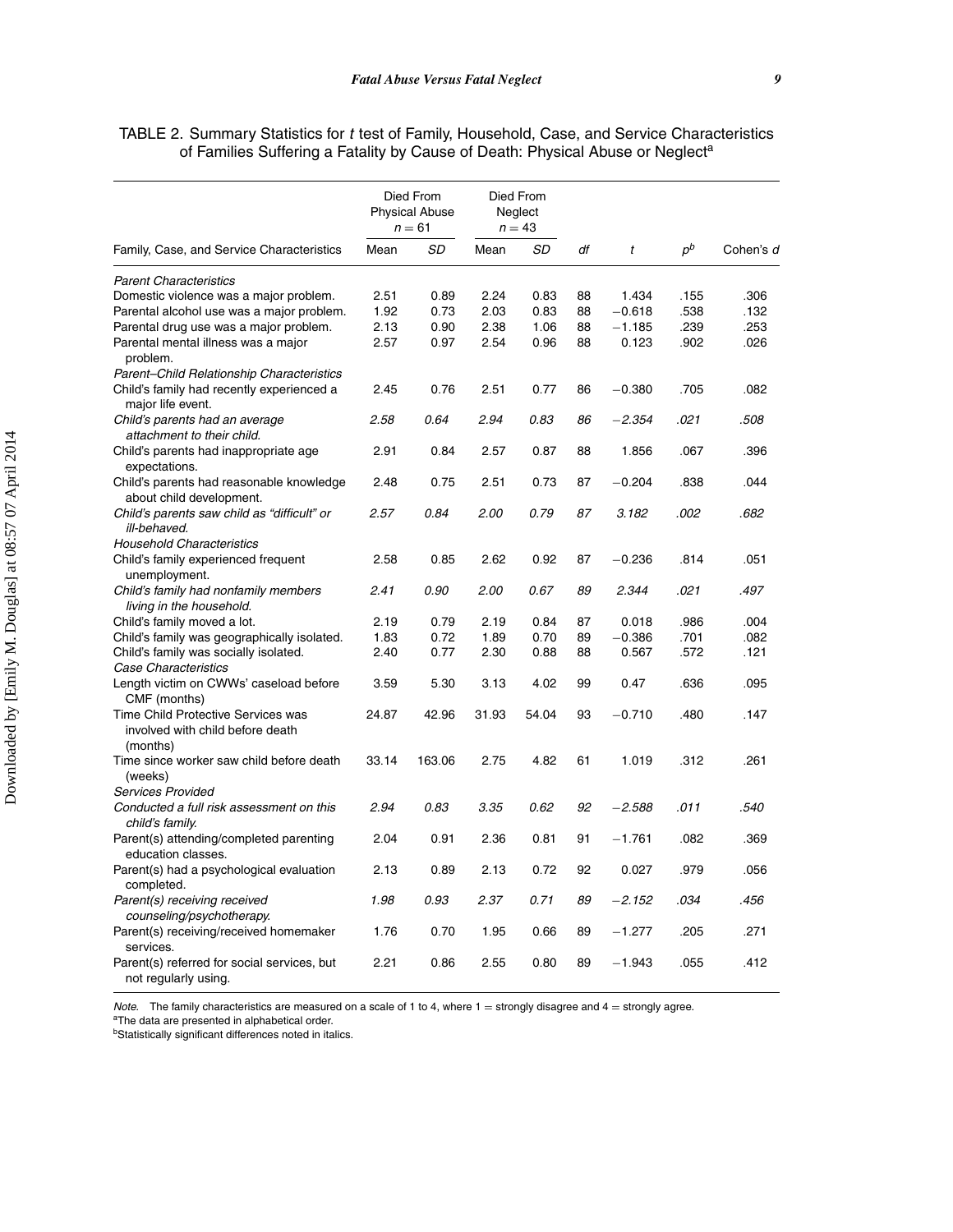TABLE 3. Summary Statistics for t Test of Worker Characteristics, Worker Approach to Case, and the Aftermath of the Child Maltreatment Fatality by Cause of Death: Physical Abuse or Neglect<sup>a</sup>

|                                                                   |       | Died From<br>Physical<br>Abuse $n = 61$ |       | Died From<br>Neglect<br>$n = 43$ |     |         |       |           |
|-------------------------------------------------------------------|-------|-----------------------------------------|-------|----------------------------------|-----|---------|-------|-----------|
| Worker Characteristics, Approach, and Aftermath<br>of CMF         | Mean  | <b>SD</b>                               | Mean  | SD                               | df  | t       | $p^b$ | Cohen's d |
| Worker Characteristics at Time of CMF                             |       |                                         |       |                                  |     |         |       |           |
| Length working in Child Protective Services<br>before CMF (years) | 8.99  | 7.21                                    | 9.14  | 8.14                             | 98  | $-0.10$ | .923  | .020      |
| Master's degree <sup>c</sup>                                      | 0.47  | 0.50                                    | 0.52  | 0.51                             | 100 | $-0.56$ | .574  | .113      |
| Social work/human services degree <sup>c</sup>                    | 0.63  | 0.49                                    | 0.44  | 0.50                             | 101 | 1.94    | .055  | .387      |
| Worker age at time of death (years)<br>Attitudes/Approach to Case | 36.68 | 9.08                                    | 37.83 | 9.15                             | 99  | $-0.63$ | .531  | .126      |
| This child's death was unavoidable.                               | 1.82  | 0.94                                    | 1.93  | 0.97                             | 93  | $-0.54$ | .592  | .112      |
| At the time, I felt confident in handling this case.              | 2.91  | 0.73                                    | 2.93  | 0.57                             | 93  | $-0.11$ | .909  | .024      |
| I received appropriate quidance on managing the<br>case.          | 2.73  | 0.83                                    | 2.92  | 0.74                             | 92  | $-1.18$ | .241  | .246      |
| Aftermath of the CMF                                              |       |                                         |       |                                  |     |         |       |           |
| Bureaucratic process after CMF was a source of<br>stress.         | 2.91  | 0.96                                    | 3.00  | 0.99                             | 88  | $-0.44$ | .658  | .095      |
| Agency offered me support/therapy.                                | 2.39  | 0.94                                    | 2.11  | 1.01                             | 88  | 1.33    | .186  | .284      |
| Coworkers provided me with emotional support.                     | 3.00  | 0.70                                    | 3.03  | 0.77                             | 88  | $-0.18$ | .860  | .038      |
| Supervisors provided me with emotional support.                   | 2.77  | 0.85                                    | 2.57  | 0.85                             | 86  | 1.09    | .277  | .236      |
| Posttraumatic stress symptoms-Total                               | 30.91 | 13.03                                   | 28.78 | 10.63                            | 88  | 0.82    | .417  | .174      |
| Posttraumatic stress symptoms-Re-experiencing                     | 9.65  | 4.88                                    | 8.50  | 3.05                             | 89  | 1.26    | .209  | .268      |
| Posttraumatic stress<br>symptoms-Avoidance/Numb                   | 11.11 | 4.88                                    | 11.22 | 4.63                             | 89  | $-0.11$ | .912  | .023      |
| Posttraumatic stress symptoms-Arousal                             | 10.00 | 4.57                                    | 9.06  | 4.35                             | 89  | 0.98    | .329  | .208      |

Note. The family characteristics are measured on a scale of 1 to 4, where  $1 =$  strongly disagree and  $4 =$  strongly agree.<br><sup>a</sup>The data are presented in alphabetical order.

**bStatistically significant differences noted in italics.** 

 $\text{°Dummy variable}, 1 = \text{yes}, 0 = \text{no}.$ 

versus neglect and is the first to compare receipt of services and CWWs' work experiences between these groups of children. The analyses are consistent with previous research in that there are some differences between child and family characteristics in instances where children die from abuse versus neglect. Additionally, neglectful families appeared to be more engaged in services and had lower levels of risk overall. The experiences of workers did not appear to differ based on whether a child on their caseload died from abuse versus neglect.

### *Child and Family Characteristics*

Families who had a child die from neglect presented with fewer risk factors than did families who had a child die from abuse. Parents had a better attachment to their children and were less likely to see their children as being difficult. Poor parent–child attachment is an important risk factor for maltreatment in general (Baer, 2006; Ounsted, Oppenheimer, & Lindsay, 1974; Rodriguez & Tucker, 2011), as is having a child with behavioral problems (Kendall-Tackett, Williams, & Finkelhor, 1993; Leslie et al., 2005). Both of these groups of children may have had lower levels of parent–child attachment and more child behavior problems, as compared with the children suffering from nonfatal maltreatment or children without any maltreatment history. Nevertheless, among these two groups of children, professionals working with at-risk children and families should not be dissuaded about the level of risk just because parents may have an average attachment to their children, as did the neglectful parents in this study. Similarly, children who died from neglect had parents who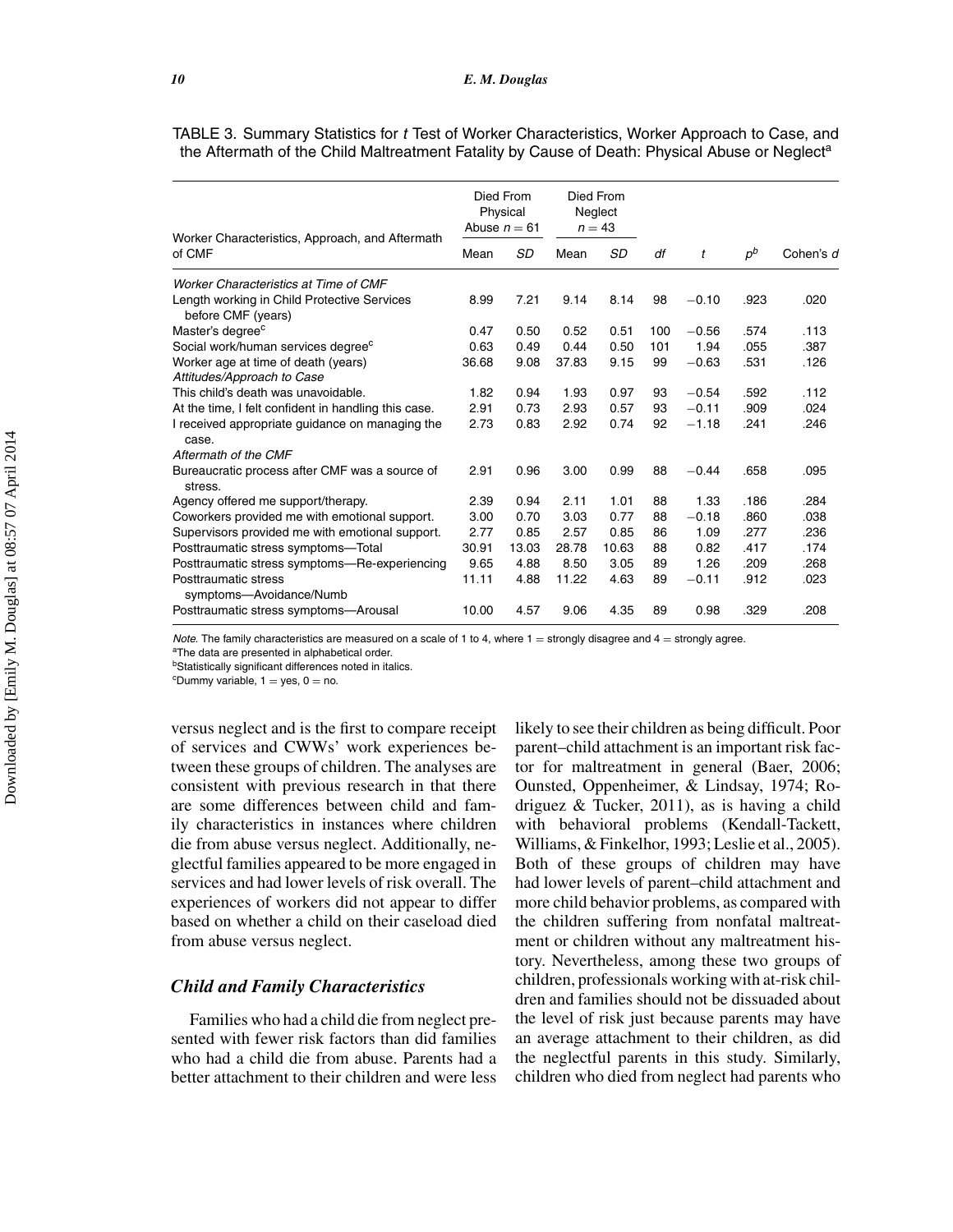did *not* see them as difficult, whereas this was more likely for children who died from physical abuse. Children who died from maltreatment were more likely to have had nonfamily members living in their homes. Several studies have shown that having nonfamily members living in homes places children at an increased risk for a CMF (Damashek et al., 2013; Stiffman et al., 2002). According to the analyses in this study, this was truer for children who died from physical abuse versus neglect. Perpetrators who are unrelated to children usually fatally harm children through abuse versus neglect and use more violent means to kill children (Smithey, 1998). Similarly, previous research has shown that children who die from neglect are more likely to have come from a single-parent household (Margolin, 1990). Thus, these findings are consistent with the larger literature in that households with nonfamily members place children at an increased risk for fatal abuse while they have a lower risk for fatal neglect. Outside of these three characteristics—attachment, child behavior, and household composition—there were no differences between children who died from abuse versus neglect.

#### *Child Welfare Services*

Neglectful families appeared to be more engaged with child welfare-initiated services. They were more likely to have had a full risk assessment completed and were more likely to be receiving counseling/psychotherapy than were abusive families. Regardless, in families where children died from abuse, the average rating for completion of risk assessment was 2.94, which almost equals a statement of "agree," indicating that abusive families did not lack a full risk assessment, but they were just less complete than the assessments received by neglectful families. This may be because neglectful families presented with fewer risks. Otherwise, there were no differences in the receipt or use of services based on cause of death. Service receipt and service utilization have been largely ignored in the literature on fatal maltreatment; thus, this finding is a new contribution to the field. Additional research on service use is needed to help us

better understand risk and protective factors for fatalities.

#### *Child Welfare Professionals' Experiences*

The characteristics and experiences of child welfare professionals did not vary based on whether children died from abuse versus neglect in any of the domains examined. Workers reported no differences in how they approached the case, their attitudes about the case, and the level of support that they received after the CMF. Previous literature has suggested that more traumatic deaths (i.e., abuse) may elicit a different, and more severe, response from CWWs than less traumatic deaths (i.e., neglect; Gustavsson & MacEachron, 2002). The findings of the analyses in this article did not confirm this speculation. Research has shown that child welfare practice and caseload characteristics, including caseload size and peer support, do have an impact on workers' level of posttraumatic stress symptoms (Bride, Jones, & MacMaster, 2007), as do specific events with clients, such as physical assault, verbal harassment against the worker, or working with clients in distressing circumstances (Horwitz, 2006). Nevertheless, this is the first study that examined whether maltreatment type resulted in more posttraumatic stress symptoms on the part of the worker; no relationship was found. Previous research using this data set determined that CWWs who experienced a CMF on their caseload were not more likely to have posttraumatic stress symptoms compared with workers who did not experience a CMF. Among only the workers who experienced a CMF, those who reported feeling a higher level of culpability in the child's death had significantly higher levels of posttraumatic stress symptoms (Douglas, 2013c).

#### *Limitations*

This article has several limitations. First, the purpose of the larger study was to explore the knowledge that CWWs have of CMFs and to understand CWWs' experiences with CMFs on their caseload. The data gathered for this study about the child, family, and CMF characteristics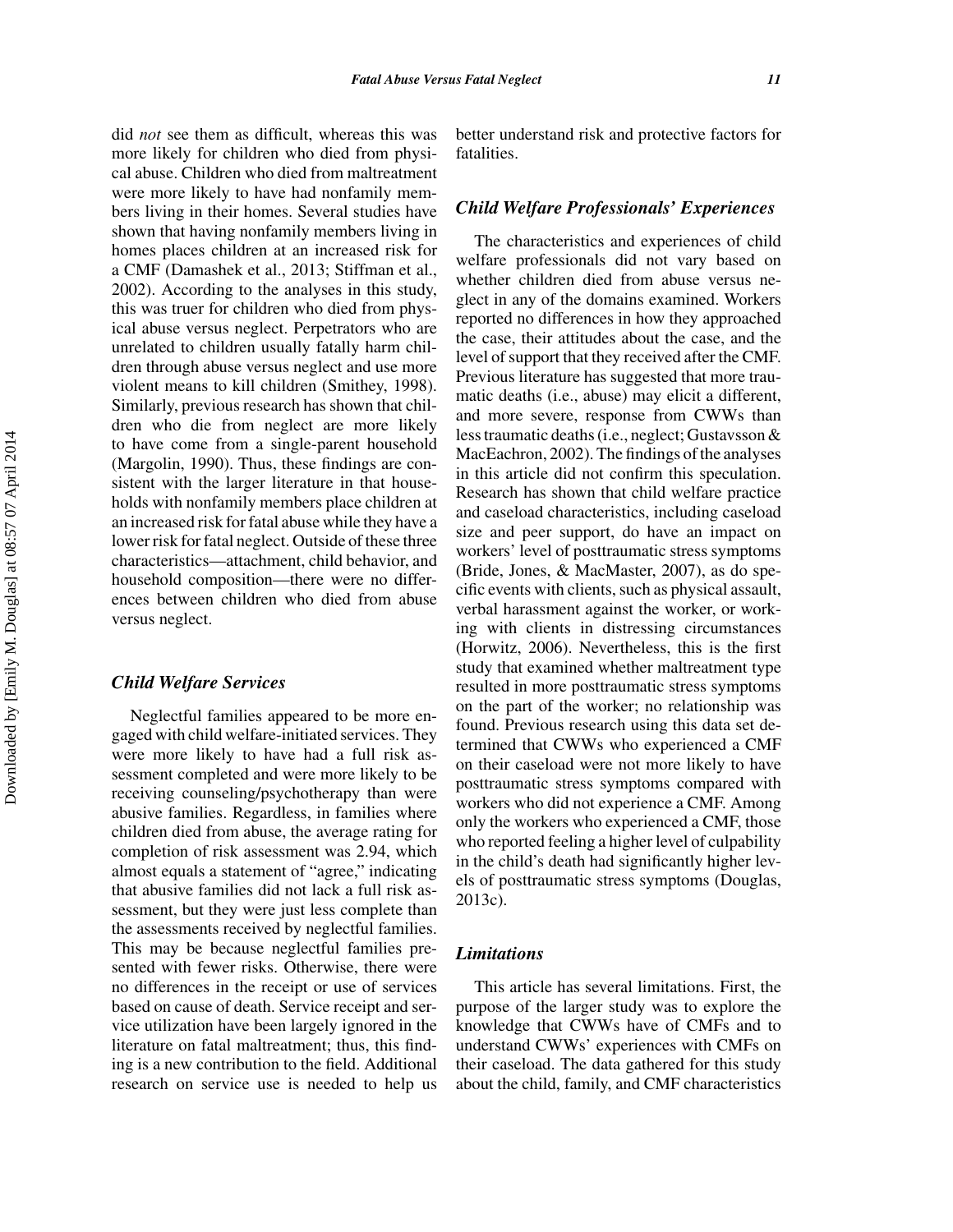allowed for a secondary analysis of potential differences between abuse- and neglect-related fatalities, even if it was not the primary purpose of this study. Second, the sample size is small. This is not uncommon when working with data concerning the death of children, because the event is so rare that it can be difficult to obtain a large sample size (Chance & Scannapieco, 2002; Fein, 1979; Korbin, 1987). Nevertheless, the two comparison groups (neglect vs. abuse) did meet the standard for having 30 cases in each group (Rubin & Babbie, 2010). Third, the characteristics of the child, family, and services came secondhand from CWWs instead of from case records. In some cases, many years had passed between when the child received services and when the CWWs participated in this study, which may pose memory recall problems. Fourth, the workers' reports about their approach and involvement in the case are retrospective. It is possible that the death itself had altered the way that they viewed or remembered what happened at the time. Finally, the instrument did not include questions that are specific to neglect, such as supervision, which is potentially why fatally neglectful families presented with lower levels of risk.

## *Conclusion*

There are several important findings of this study for both researchers and practitioners. From a research perspective, this is one of the earliest studies to examine some important child, family, service, and worker characteristics/experiences among cases that ended in fatality. Some of the characteristics examined here had been explored before, but well more than half had not. From this perspective, it yields new information, especially with regard to the fact that families where children die from neglect do not appear to present with as much risk as do families where children die from abuse. These findings are likely related to the set of questions that were asked about the families, which were not especially neglect-focused. For example, none of the questions to which CWWs responded asked about parental supervision, environmental safety, number of children in the household (which is theorized to stretch parents especially thin [Damashek et al., 2013]), sleeping practices, or other risk factors that may be more consistent with neglect-related fatalities. This is an area that is ripe for future research, to better understand risk factors associated with CMFs and to be able to understand the unique set of risk factors for abuse- and neglect-related fatalities.

For practitioners, this study yields information concerning risk factors for fatal abuse and fatal neglect. Families where children died from neglect did not present with as much risk as families where children died from abuse, but clearly, children were still at risk for death because they did indeed die. Thus, it may be important to critically assess families for risk using a different standard than what is used for abuse, because they are two different constructs. It may be especially important to underscore this for CWWs because previous research has shown that most workers think children die from abuse as opposed to maltreatment (Douglas, 2012).

Research shows that experiencing a CMF on one's caseload is a stressful event for workers (Cooper, 2005; Horwarth, 1995; Regehr et al., 2002b); previous analyses on the data set used in this article indicate that workers are not always offered formal sources of support and that instead they are more likely to use informal sources of support, such as their coworkers (Douglas, 2013b). Workers' apparent need for and use of support does not appear to differ based on the cause of the child's death, which may present as a nonfinding but is a finding in and of itself. This particular outcome highlights that all CMFs are stressful experiences for workers and that they are no more or less likely to need support because of the manner of death of the child.

## *ACKNOWLEDGMENTS*

The author thanks Toni Chance and Sandra Hodge for their individual guidance and consultation on this project, Sean McCarthy for his assistance with coding the data, and Brandy Mohn for her editorial assistance with the manuscript.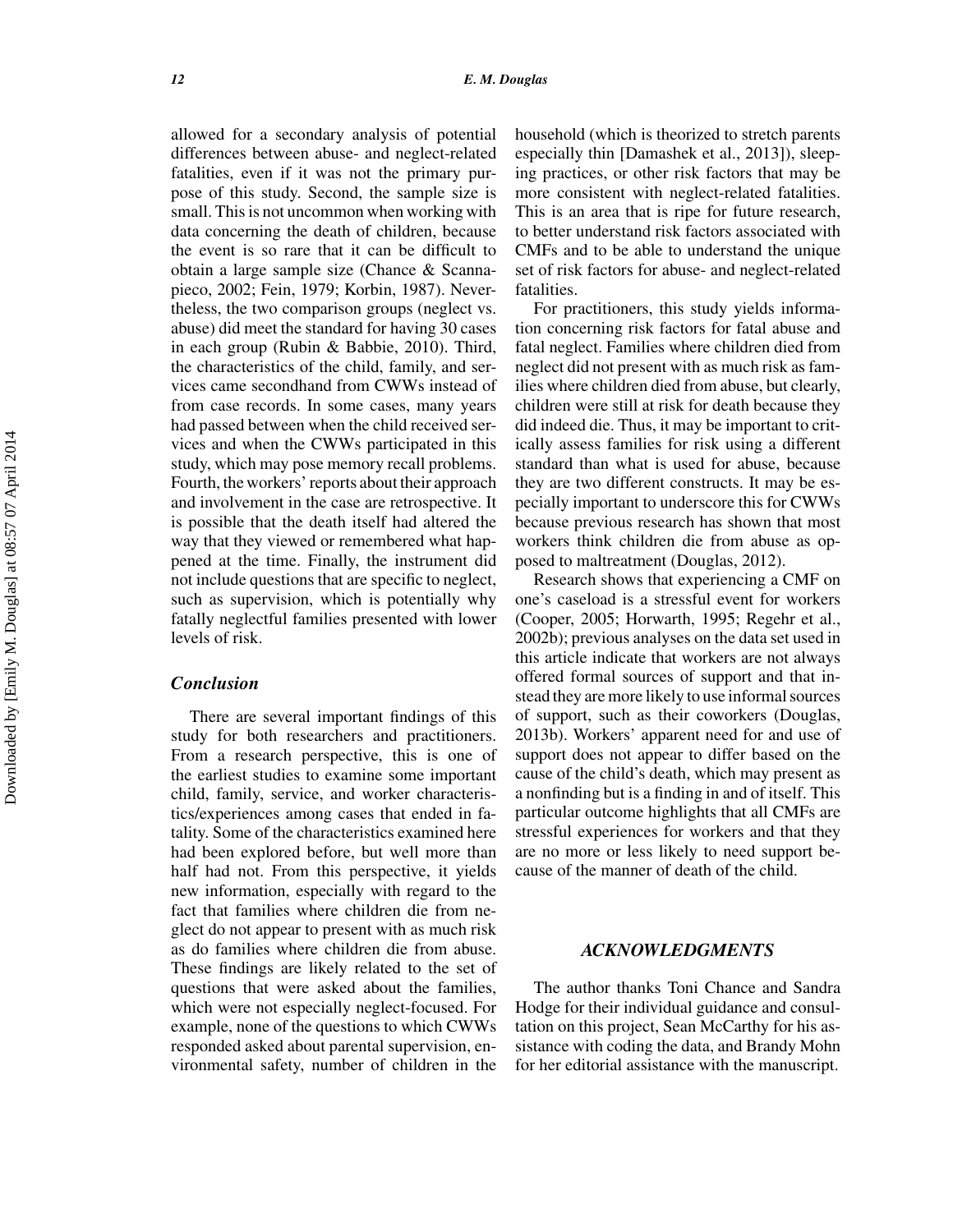#### *FUNDING*

The author gratefully acknowledges that this study/article was funded by the Bridgewater State University Presidential Fellows Program and the Bridgewater State University Center for the Advancement of Research and Scholarship.

### *NOTE*

1. The 104 workers in this subject set of the sample came from the following states (followed by the *n*): California (29), Colorado (1), Louisiana (11), Massachusetts (1), New York (10), North Carolina (13), Ohio (6), Oklahoma (2), Pennsylvania (1), Texas (6), Virginia (1), Washington (2), West Virginia (3), and Wisconsin (18).

#### REFERENCES

- Anderson, R., Ambrosino, R., Valentine, D., & Lauderdale, M. (1983). Child deaths attributed to abuse and neglect: An empirical study. *Children and Youth Services Review*, *5*, 75–89.
- Ayre, P. (2001). Child protection and the media: Lessons from the last three decades. *British Journal of Social Work*, *31*, 887–901.
- Baer, J. C. D. (2006). Child maltreatment and insecure attachment: A meta-analysis. *Journal of Reproductive & Infant Psychology*, *24*, 187–197. doi:10.1080/ 02646830600821231
- Barth, R. P., Lloyd, E. C., Christ, S. L., Chapman, M. V., & Dickinson, N. S. (2008). Child welfare worker characteristics and job satisfaction: A national study. *Social Work*, *53*, 199–209.
- Beveridge, J. (1994). Analysis of Colorado child maltreatment fatalities. *Colorado's Children*, *13*(2), 3–6.
- Blanchard, E. B., Jones-Alexander, J. B., Buckley, T. C., & Forneris, C. A. (1996). Psychometric properties of the PTSD Checklist (PCL). *Behavior Research and Therapy*, *34*, 669–673.
- Bride, B. E., Jones, J. L., & MacMaster, S. A. (2007). Correlates of secondary traumatic stress in Child Protective Services workers. *Journal of Evidence-Based Social Work*, *4*(3/4), 69–80. doi:10.1300/J394v04n03 05
- Chance, T. C., & Scannapieco, M. (2002). Ecological correlates of child maltreatment: Similarities and differences between child fatality and nonfatality cases. *Child and Adolescent Social Work Journal*, *19*, 139–161.
- Cooper, L. (2005). Implications of media scrutiny for a child protection agency. *Journal of Sociology and Social Welfare*, *32*(3), 107–121.
- Damashek, A., Nelson, M. M., & Bonner, B. L. (2013). Fatal child maltreatment: Characteristics of deaths from physical abuse versus neglect. *Child Abuse & Ne-*

*glect, 37*, 735–744. doi:10.1016/j.chiabu.2013.04.014, http://www.ncbi.nlm.nih.gov/pubmed/23768940

- Douglas, E. M. (2005). Child maltreatment fatalities: What do we know, what have we done and where do we go from here? In K. Kendall-Tackett & S. Gaicomoni (Eds.),*Child victimization* (pp. 4.1–4.18). Kingston, NJ: Civic Research Institute.
- Douglas, E. M. (2009). Media coverage of agency-related child maltreatment fatalities: Does it result in state legislative change intended to prevent future fatalities? *Journal of Policy Practice*, *8*, 224–239.
- Douglas, E. M. (2012). Child welfare workers' training, knowledge, and practice concerns regarding child maltreatment fatalities: An exploratory, multi-state analysis. *Journal of Public Child Welfare*, *6*, 659–677. doi:10.1080/15548732.2012.723975
- Douglas, E. M. (2013a). Case, service and family characteristics of households that experience a child maltreatment fatality in the United States. *Child Abuse Review*, *22*, 311–326. doi:10.1002/car.2236
- Douglas, E. M. (2013b). Child welfare workers who experience the death of a child client. *Administration in Social Work*, *37*, 59–72. doi:10.1080/03643107.2012.654903, http://www.tandfonline.com/doi/full/10.1080/03643107. 2012.654903#.Uw3 1-Io7mI
- Douglas, E. M. (2013c). Symptoms of posttraumatic stress among child welfare workers who experience a maltreatment fatality on their caseload. *Journal of Evidence-Based Social Work*, *10*, 373–387. doi:10.1080/15433714.2012.664058
- Douglas, E. M., & Mohn, B. M. (2013). Fatal and non-fatal child maltreatment: An analysis of the 2010 National Child Abuse and Neglect Data Set. *Child Abuse & Neglect*.
- Ewigman, B., Kivlahan, C., & Land, G. (1993). The Missouri Fatality Study: Underreporting of maltreatment fatalities among children younger than five years of age, 1983 through 1986. *Pediatrics*, *91*, 330–337.
- Fein, L. G. (1979). Can child fatalities, end product of child abuse, be prevented? *Children and Youth Services Review*, *1*, 31–53. http://www.sciencedirect. com/science/article/pii/0190740979900690.
- Gainsborough, J. (2009). Scandals, lawsuits, and politics: Child welfare policy in the United States. *State Politics & Policy Quarterly*, *9*, 325–355.
- Gelles, R. J. (1996). *The book of David: How preserving families can cost children's lives*. New York, NY: Basic.
- Graham, J. C., Stepura, K., Baumann, D. J., & Kern, H. (2010). Predicting child fatalities among less-severe CPS investigations. *Children and Youth Services Review*, *32*, 274–280.
- Granik, L. (1991). Child maltreatment fatalities in the United States: The problem and responses. *Children's Legal Rights Journal*, *12*(1), 2–11.
- Gustavsson, N., & MacEachron, A. E. (2002). Death and the child welfare worker. *Children and Youth Services Review*, *24*, 903–915.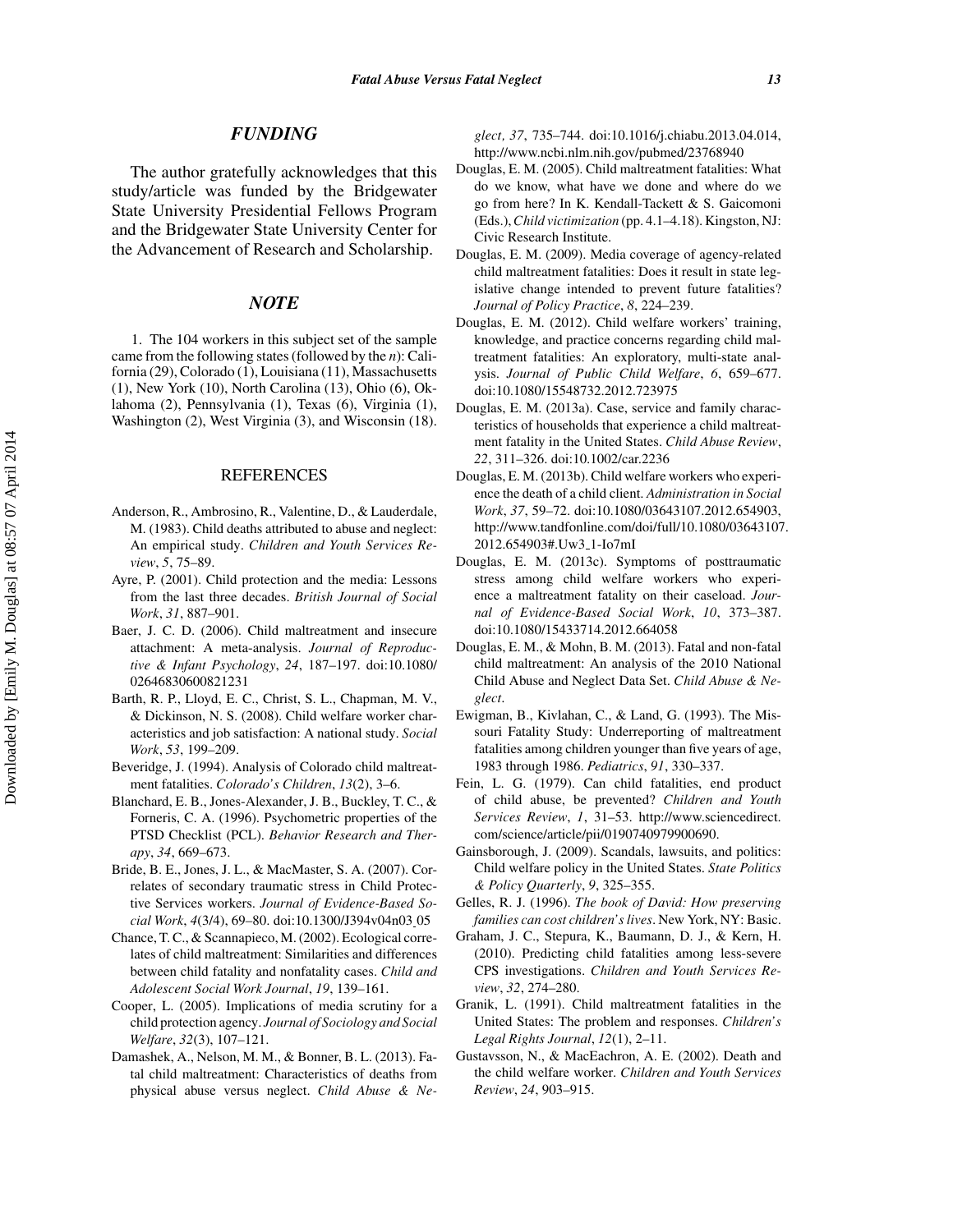- Gustavsson, N., & MacEachron, A. E. (2004). When a child welfare client dies: An agency-centered perspective. *Child Welfare: Journal of Policy, Practice, and Program*, *83*, 317–340.
- Herman-Giddens, M. E., Brown, G., Verbiest, S., Carlson, P. J., Hooten, E. G., Howell, E., & Butts, J. D. (1999). Underascertainment of child abuse mortality in the United States. *Journal of the American Medical Association*, *282*, 463–467.
- Herman-Giddens, M. E., Smith, J. B., Mittal, M., Carlson, M., & Butts, J. D. (2003). Newborns killed or left to die by a parent: A population-based study. *Journal of the American Medical Association*, *289*, 1425–1429.
- Horwarth, J. (1995). The impact of fatal child abuse cases on staff: Lessons for trainers and managers. *Child Abuse Review*, *4*, 351–355.
- Horwitz, M. J. (2006). Work-related trauma effects in child protection social workers. *Journal of Social Service Research*, *32*(3), 1–18.
- Jonson-Reid, M., Chance, T., & Drake, B. (2007). Risk of death among children reported for nonfatal maltreatment. *Child Maltreatment*, *12*, 86–95. doi:10.1177/1077559506296722
- Kendall-Tackett, K. A., Williams, L. M., & Finkelhor, D. (1993). Impact of sexual abuse on children: A review and synthesis of recent empirical studies. *Psychological Bulletin*, *113*, 164–180.
- Korbin, J. E. (1987). Incarcerated mothers' perceptions and interpretations of their fatally maltreated children. *Child Abuse & Neglect*, *11*, 397–407.
- Kunz, J., & Bahr, S. J. (1996). A profile of parental homicide against children. *Journal of Family Violence*, *11*, 347–362.
- Lawrence, R., & Irvine, P. (2004). Redefining fatal child neglect.*Child Abuse Prevention Issues*, *21*. Retrieved from http://www.aifs.gov.au/nch/pubs/issues/issues21/issues 21.pdf
- Leslie, L. K., Hurlburt, M. S., James, S., Landsverk, J., Slymen, D. J., & Zhang, J. (2005). Relationship between entry into child welfare and mental health service use. *Psychiatric Services*, *56*, 981–987.
- Levine, M., Freeman, J., & Compaan, C. (1994). Maltreatment-related fatalities: Issues of policy and prevention. *Law & Policy*, *16*, 449–471.
- Lucas, D. R., Wezner, K. C., Milner, J. S., McCanne, T. R., Harris, I. N., Monroe-Posey, C., & Nelson, J. P. (2002). Victim, perpetrator, family, and incident characteristics of infant and child homicide in the United States Air Force. *Child Abuse & Neglect*, *26*, 167–186.
- Margolin, L. (1990). Fatal child neglect. *Child Welfare*, *69*, 309–319.
- Murphy, P. (1997). *Wasted: The plight of America's unwanted children*. Chicago, IL: Ivan R. Dee.
- National Child Abuse and Neglect Data System. (2000, March 31). *National Child Abuse and Neglect Data System glossary*. Retrieved from http://www.acf.hhs.gov/ programs/cb/resource/ncands-glossary
- Ounsted, C., Oppenheimer, R., & Lindsay, J. (1974). Aspects of bonding failure: The psychopathology and psychotherapeutic treatment of families of battered children. *Developmental Medicine & Child Neurology*, *16*, 447–456.
- Regehr, C., Chau, S., Leslie, B., & Howe, P. (2002a). An exploration of supervisor's and manager's responses to child welfare reform. *Administration in Social Work*, 26(3), 17-36. doi:10.1300/J147v26n03<sub>-02</sub>
- Regehr, C., Chau, S., Leslie, B., & Howe, P. (2002b). Inquiries into deaths of children in care: The impact on child welfare workers and their organization. *Children and Youth Services Review*, *24*, 885–902.
- Rodriguez, C. M., & Tucker, M. C. (2011). Behind the cycle of violence, beyond abuse history: A brief report on the association of parental attachment to physical child abuse potential. *Violence & Victims*, *26*, 246–256. doi:10.1891/0886-6708.26.2.246
- Rubin, A., & Babbie, E. (2010). *Research methods for social work* (7th ed.). Pacific Grove, CA: Brooks/Cole.
- Ruggiero, K. J., DelBen, K., Scotti, J. R., & Rabalais, A. E. (2003). Psychometric properties of the PTSD Checklist–Civilian Version. *Journal of Traumatic Stress*, *16*, 495–502.
- Sankey, M. (2003). Fatal assault and neglect of children and young people, NSW Child Death Review Team, NSW Commission for Children and Young People, Sydney.
- Sedlak, A. J., Mettenburg, J., Basena, M., Petta, I., McPherson, K., Greene, A., & Li, S. (2010). *Fourth National Incidence Study of Child Abuse and Neglect (NIS-4): Report to Congress* (U.S. Department of Health & Human Services, Administration for Children & Families, Ed.). Washington, DC: Westat. Retrieved from http://www.acf.hhs.gov/programs/opre/abuse\_neglect/ nat1\_incid/reports/nat1\_incid/nis4\_report\_congress\_ full pdf jan2010.pdf
- Sedlak, A. J. (1997). Risk factors for the occurrence of child abuse & neglect. In R. Geffner, S. B. Sorenson, & P. K. Lundberg-Love (Eds.), *Violence & sexual abuse at home: Current issues in spousal battering & child maltreatment*(pp. 149–187). New York, NY: Routledge.
- Smithey, M. (1998). Infant homicide: Victim/offender relationship and causes of death. *Journal of Family Violence*, *13*, 285–297.
- Stiffman, M. N., Schnitzer, P. G., Adam, P., Kruse, R. L., & Ewigman, B. G. (2002). Household composition and risk of fatal child maltreatment. *Pediatrics*, *109*, 615–621.
- Stith, S. M., Liu, T., Davies, L. C., Boykin, E. L., Alder, M. C., Harris, J. M., ... Dees, J. E. M. E. G. (2009). Risk factors in child maltreatment: A meta-analytic review of the literature. *Aggression and Violent Behavior*, *14*, 13–29.
- U.S. Department of Health & Human Services. (2010). *Child maltreatment 2009: Reports from the states to the National Child Abuse and Neglect Data Systems—National statistics on child abuse and*